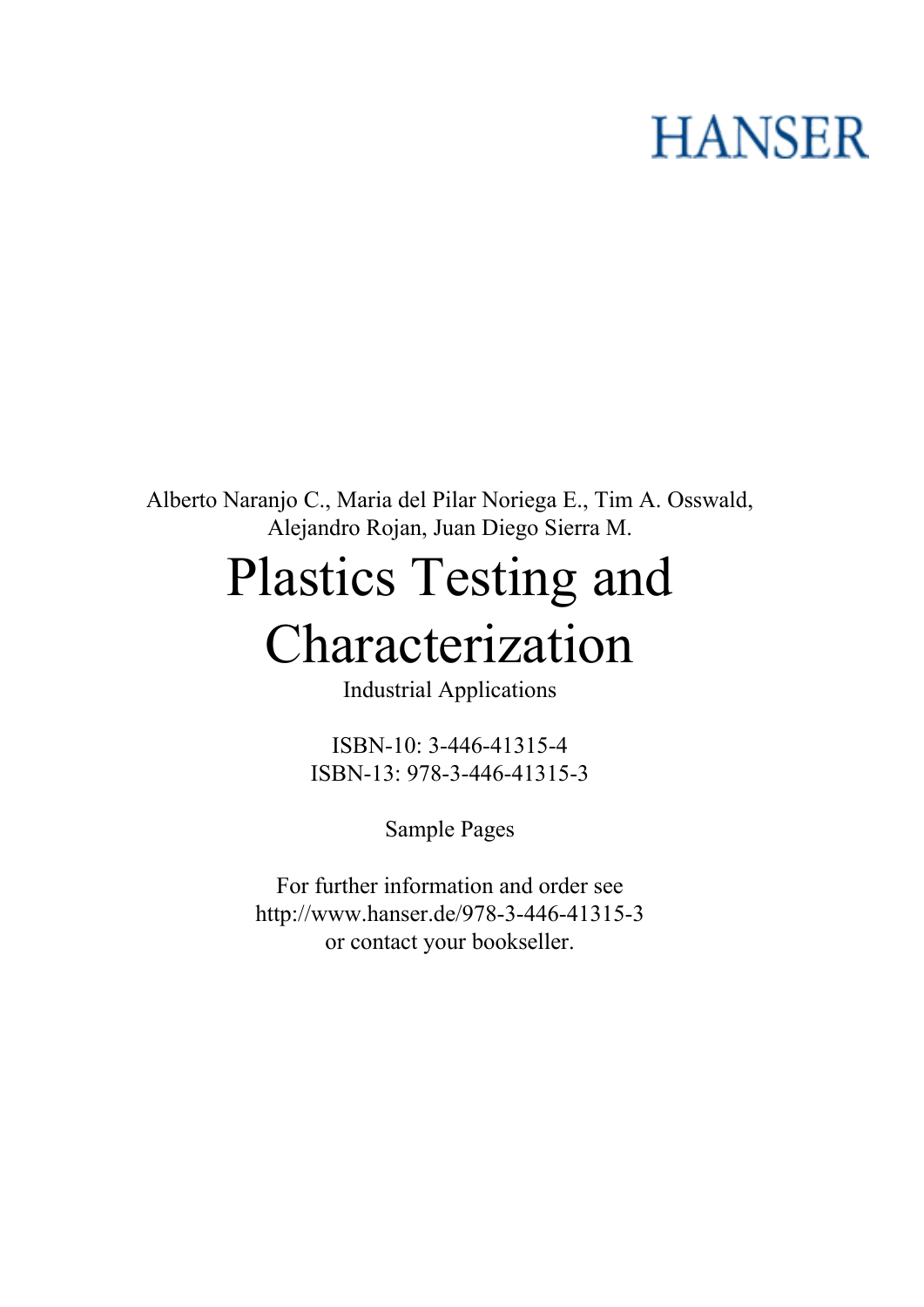### **4.4.1 New Developments in Thermal Diffusivity Measurement**

In related research activities at ICIPC in Colombia and under collaboration with the IKV in Germany [2, 3], a new quenching method to directly obtain the thermal diffusivity from temperature measurements under real processing conditions for injection molding has been developed.<sup>1</sup>



**Figure 4.19:** Thermal diffusivity of HDPE measured with the new method

<sup>1</sup>The method uses the approximated expression of the numerical solution of Fourier's equation for the case of a one-dimensional heat flow which simplifies to

$$
\frac{\partial T}{\partial t} = \alpha(T, x) \frac{\partial^2 T}{\partial x^2}.
$$

To determine the thermal diffusivity  $\alpha$ , this equation is written in a finite difference expression, which defines  $\alpha$  as the quotient between a forward difference approximation for the time derivative and a central difference approximation for the space derivative, built from temperature values  $T_{i-1,j}$ ,  $T_{i,j}$ ,  $T_{i+1,j}$  and  $T_{i,j+1}$  that are the values for three positions  $x_{i-1} = x_i - \Delta x$ ,  $x_{i+1} = x_i + \Delta x$  for the time  $t = j$  and the temperature in position  $x_i$ for the time  $t+\Delta t$ .

$$
\alpha(T_{i,t}, x_i) = \frac{\Delta x^2}{\Delta t} \frac{T_{i,j+1} - T_{i,j}}{T_{i-1,j} - 2T_{i,j} + T_{i+1,j}}
$$

According to this equation, it is necessary to know the temperature history for three points uniformly distributed over the thickness of the domain and separated by distances  $\Delta x$ . The calculated diffusivity is valid for position  $x_i$  and a corresponding temperature  $T_{i,j}$ .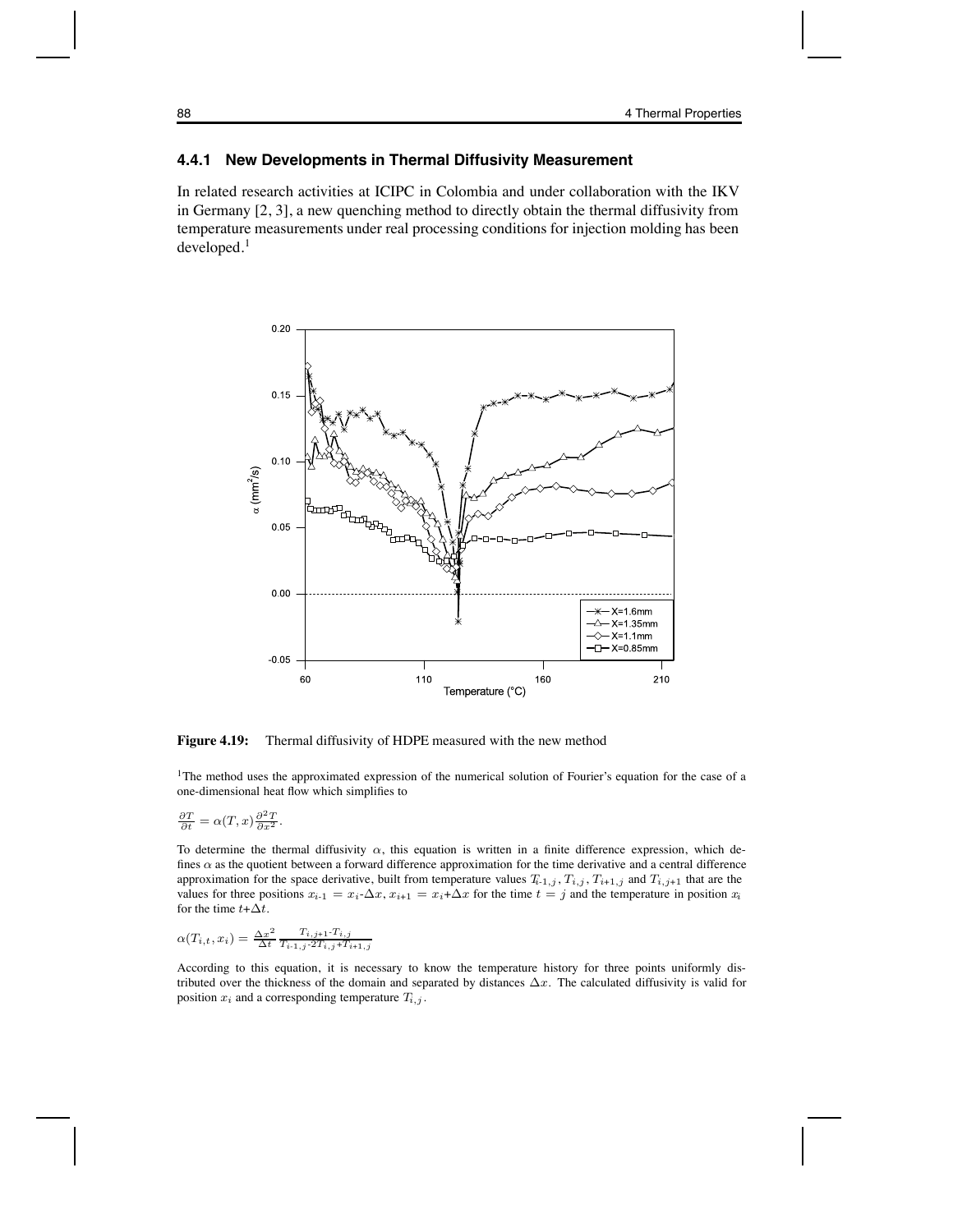This method demands very precise measurements of temperature profiles  $T(x, t)$  during the process for different points  $(x_i)$  equally distributed over the thickness of the mold cavity. From these temperature profiles,it is then possible to obtain the thermal diffusivity by solving a very simple inverse heat conduction problem [1].

Figure 4.19 presents the thermal diffusivity of a HDPE as a function of temperature and of the distance from the cavity wall  $(X)$  obtained with this new technique using a 4 mm thick plate, with a 230 °C melt temperature, a 40 °C mold temperature, and a cavity pressure of 120 bar [2]. These measurements show a minimum in the thermal diffusivity curves at the crystallization temperature,  $T_c \approx 124.6 \degree C$ .

#### **INDUSTRIAL APPLICATION 4.1**

#### **Measuring Thermal Diffusivity of a Polypropylene**

A complete set of injection molding experiments was carried out with a polypropylene to study the dependency of thermal diffusivity on processing conditions [3]. As expected, the resulting thermal diffusivity values show a remarkable dependence of temperature and consequently, because of different local cooling rates, the thickness of the part. The peak of thermal diffusivity is closely related to the crystallization temperature and shows a dependence of cavity pressure and cooling rate.

A mathematical model to describe the thermal diffusivity was developed, due to the fact that simulation programs require material data in the form of a model, or as table values when the property can be expressed using single values. The model takes into account melt temperature, internal cavity pressure during packing, mold wall temperature, and thickness of the injected part.

The model describes thermal diffusivity as a function of temperature for a particular location over the thickness and uses a dimensionless temperature  $\theta^*$  and position  $x^*$ defined by  $\theta^* = \frac{T - T_w}{T_c - T_w}$  for the melt region  $\theta^* \geq 1$  and for the solid region  $\theta^* \leq 1$ . Here  $T$  is the wall temperature and  $T$  is a temperature value related to the crystallization  $T_w$  is the wall temperature and  $T_c$  is a temperature value related to the crystallization temperature of the material under local pressure and local cooling rates. The thermal diffusivity for the melt ( $\alpha = \alpha_{melt}$ ) is described by

$$
\alpha_{melt} = \frac{A_1 - A_2}{1 + exp\left(\frac{(1 - \theta^*)}{A_3}\right)} + A_2; \qquad \theta^* \geq 1 \tag{4.3}
$$

The crystallization and solid region are described separately by Eqs. 4.4 and 4.5:

$$
\alpha_{cryst} = A_1 + A_4 \cdot A_5 \cdot (1 - \theta^*) \cdot exp(A_5 \cdot (1 - \theta^*)); \qquad \theta^* \leq 1 \tag{4.4}
$$

$$
\alpha_{solid} = A_6 \cdot exp\left(\frac{-A_7}{(1-\theta^*)}\right); \qquad \theta^* \leq 1 \tag{4.5}
$$

The parameters  $A_i$  are a function of the dimensionless coordinate for position  $x^*$ where s is the part thickness.

$$
A_i = a_{0,i} + a_{1,i} \cdot x^* + a_{2,i} \cdot x^{*2} \qquad \text{where } x^* = x/(\frac{s}{2}) \tag{4.6}
$$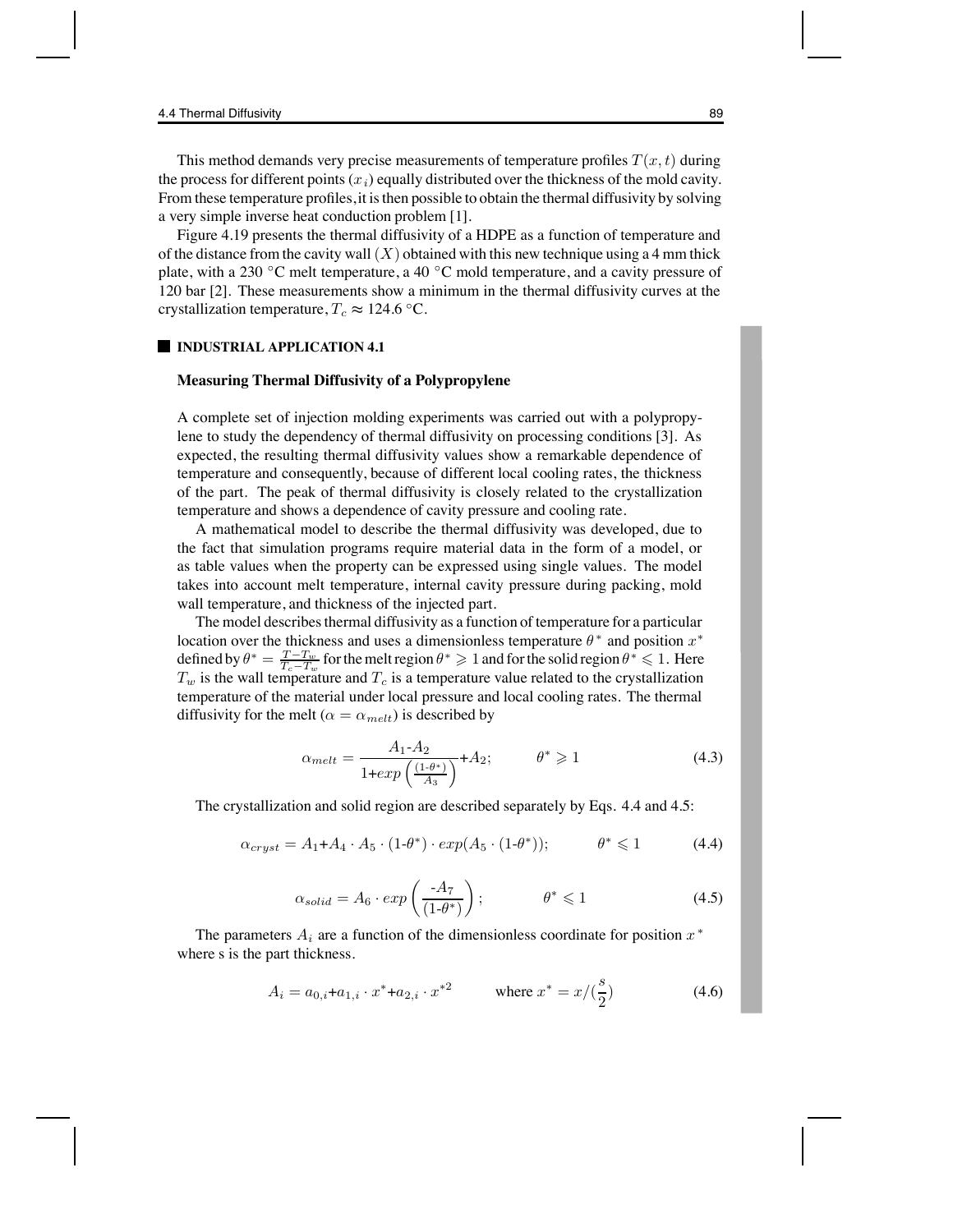These  $A_i$  parameters have a very noticeable dependency on processing conditions and can be described expressing the  $b_j$  (j=1,2,3) coefficients by Eq. 4.7. In order to simplify the description of all these parameters, only the parameter  $A_4$ , which describes the effect of crystallization, was considered as a linear function of  $x^*$  ( $b_2 = 0$  for all A-parameters, and  $b_1 = 0$  for all but not for  $A_4$ ).

$$
b_i = c_{0,i} + c_{d,i} \cdot d + c_{p,i} \cdot p + c_{T_{M,i}} \cdot T_M + c_{T_W,i} \cdot T_W \tag{4.7}
$$



**Figure 4.20:** Measured and calculated temperature evolution in the PP part

|                | $\mathbf{A1}$ (b0)  | $\mathbf{A2}$ (b0) | A3(b0)   | $\mathbf{A4}$ (b1) | A5(b0)       | A6(b0)         | A7(b0)      | Tc(b0)       |
|----------------|---------------------|--------------------|----------|--------------------|--------------|----------------|-------------|--------------|
|                |                     |                    |          |                    |              |                |             |              |
| c <sub>0</sub> | 7.03E-02            | 5.00E-03           | 5.50E-03 | 1.45E-01           | $1.39E + 01$ | $-2.30E-04$    | 3.46E-01    | $1.07E + 02$ |
| $c_d$          | 2.88E-03            | 0                  | $\theta$ | 6.48E-03           | 3.87E-01     | 2.42E-03       | $-2.03E-02$ | 3.11E+00     |
| $c_n$          | $-2.63E-05$         | 0                  | $\theta$ | $-6.44E-0.5$       | 6.98E-03     | 5.38E-05       | $-2.17E-04$ | 2.17E-02     |
|                | $c_{T_m}$ -2.96E-05 | $\mathbf{0}$       | $\left($ | $-3.51E-0.5$       | 2.48E-02     | 1.44E-04       | 2.82E-04    | $-5.32E-02$  |
|                | $c_{T_w}$ -4.50E-05 | $\mathbf{0}$       | $\theta$ | 2.55E-04           | $-1.11E-01$  | $-9.43E - 0.5$ | 2.26E-03    | 1.09E-01     |
|                |                     |                    |          |                    |              |                |             |              |

**Table 4.2**: Coefficients *<sup>c</sup>* for the calculation of the PP thermal diffusivity

The coefficients c are shown in Table 4.2. They are only valid for specific processing conditions and they were validated with experiments using the following conditions:

– Pressure – from 150 to 300 bar

– Melt temperature – from 230 to 270 ◦C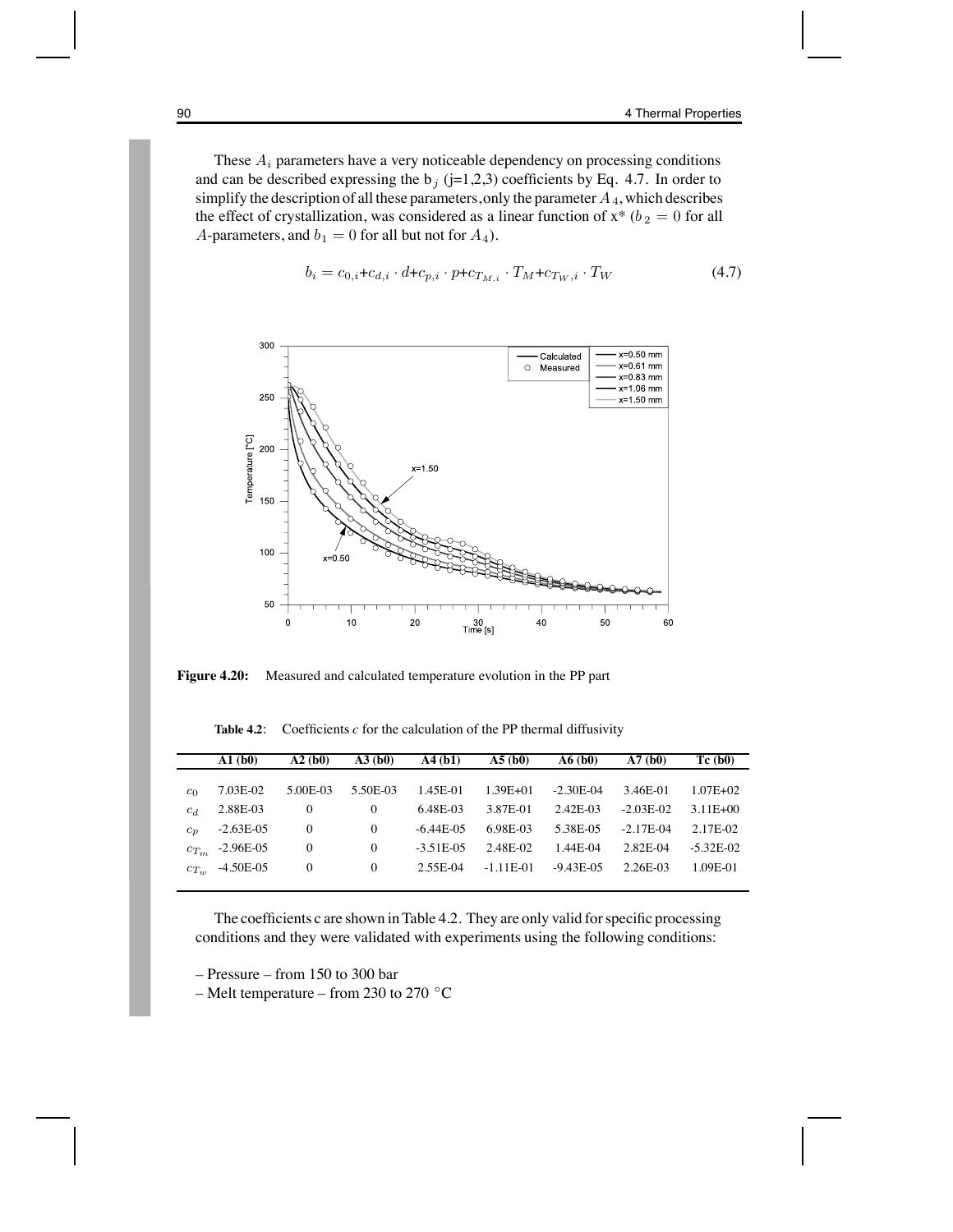– Mold wall temperature – from 20 to 60  $\degree$ C, and

– Part thickness – from 3 to 5 mm

Figures 4.20 and 4.21 show the measured evolution of thermal diffusivity and temperature over the thickness and is compared to the predicted values.



**Figure 4.21:** Calculated thermal diffusivity of PP with the new method

## **4.5 LINEAR COEFFICIENT OF THERMAL EXPANSION**

The linear coefficient of thermal expansion is related to volume changes that occur in a polymer because of temperature variations and is well represented in the  $pvT$  diagram. For many materials, thermal expansion is related to the melting temperature of that material, shown for some important polymers in Fig. 4.22. Similarly, there is also a relation between the thermal expansion coefficient of polymers and their elastic modulus, as depicted in Fig 4.23.

Although the linear coefficient of thermal expansion varies with temperature, it is often considered constant within typical design and processing conditions. It is especially high for polyolefins, where it ranges from  $1.5 \times 10^{-4}$ K $^{-1}$  to  $2 \times 10^{-4}$ K $^{-1}$ ; however, fibers and other fillers significantly reduce thermal expansion. The linear coefficient of thermal expansion is a function of temperature. Figure 4.24 presents the thermal expansion coefficient for a selected number of thermoplastic polymers. The figure also presents thermal expansion perpendicular and parallel to the fiber orientation for a fiber-filled POM.

A rule of mixtures is sufficient to calculate the thermal expansion coefficient of polymers that are filled with powdery or small particles as well as with short fibers. In case of continuous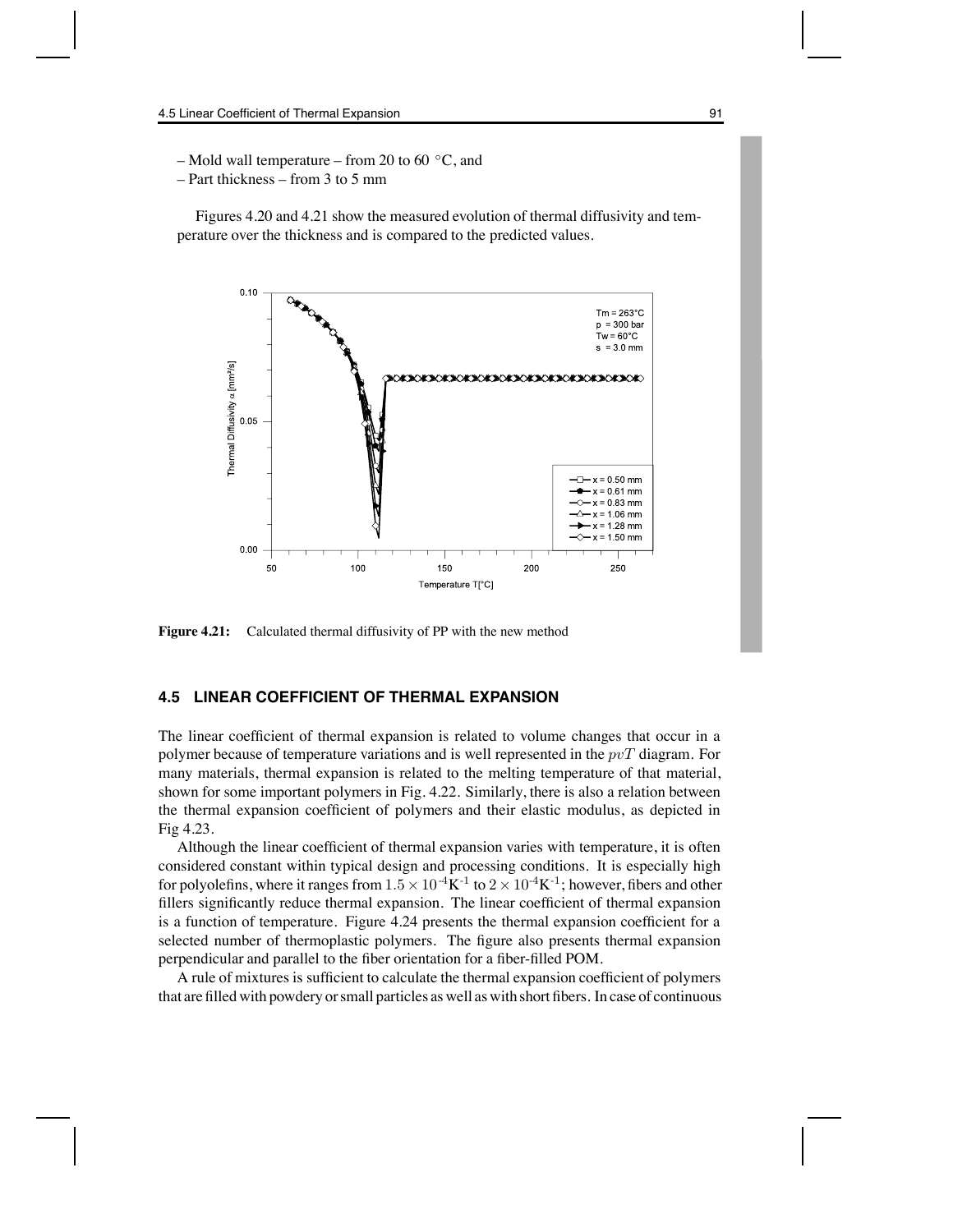

**Figure 4.22:** Relation between thermal expansion of some metals and plastics at 20 ◦C and their melting temperature



**Figure 4.23:** Relation between thermal expansion of some metals and plastics and their elastic modulus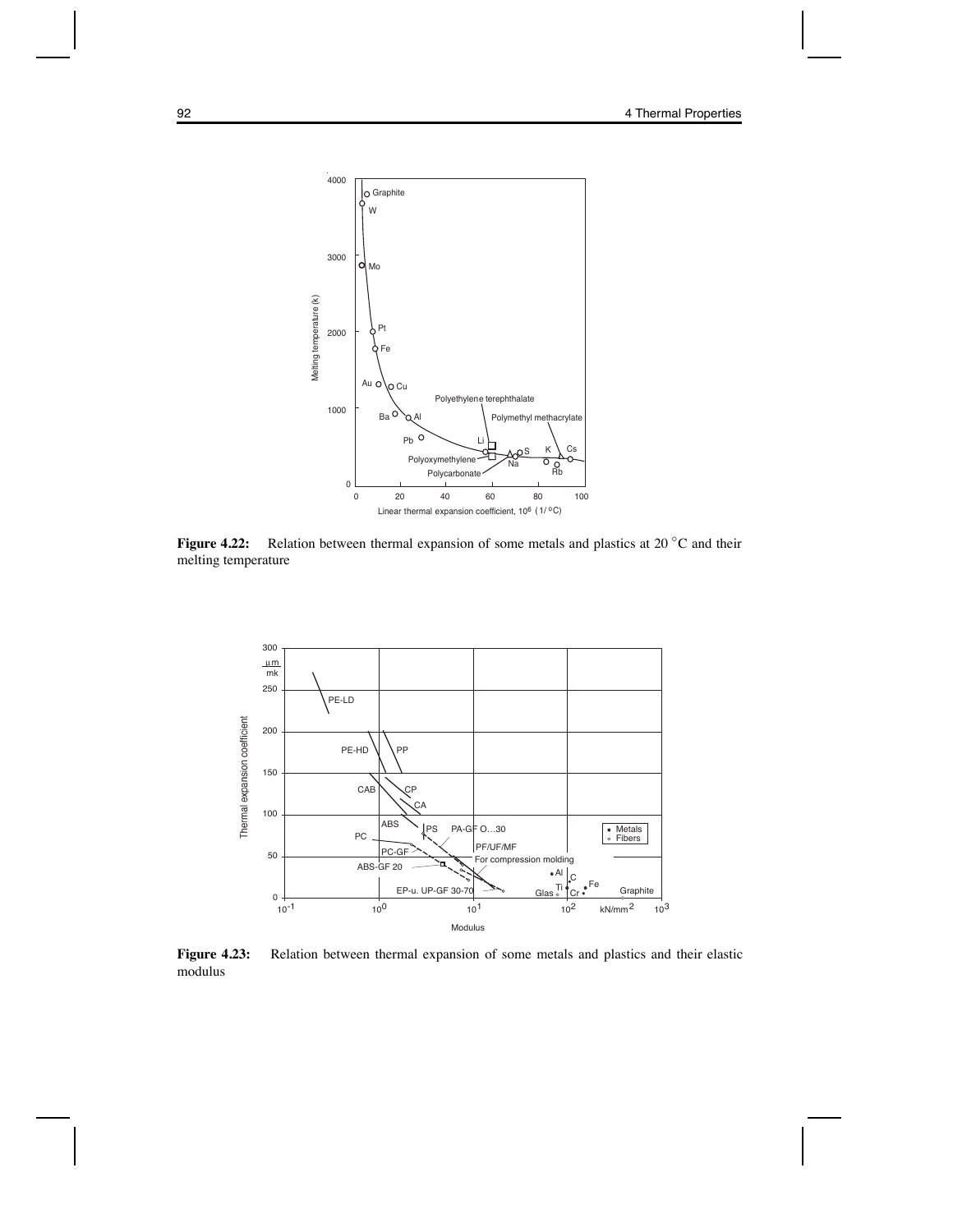

Figure 4.24: Coefficient of thermal expansion of various plastics as a function of temperature



**Figure 4.25:** Length change as a function of temperature for various thermoplastics; index for PE denotes specific gravity

fiber-reinforcement, the rule of mixtures applies for the coefficient perpendicular to the reinforcing fibers. In fiber direction, however, the thermal expansion of the fibers determines the linear coefficient of thermal expansion of the composite. Extensive calculations are necessary to determine coefficients in layered laminated composites and in fiber-reinforced polymers with varying fiber orientation distribution.